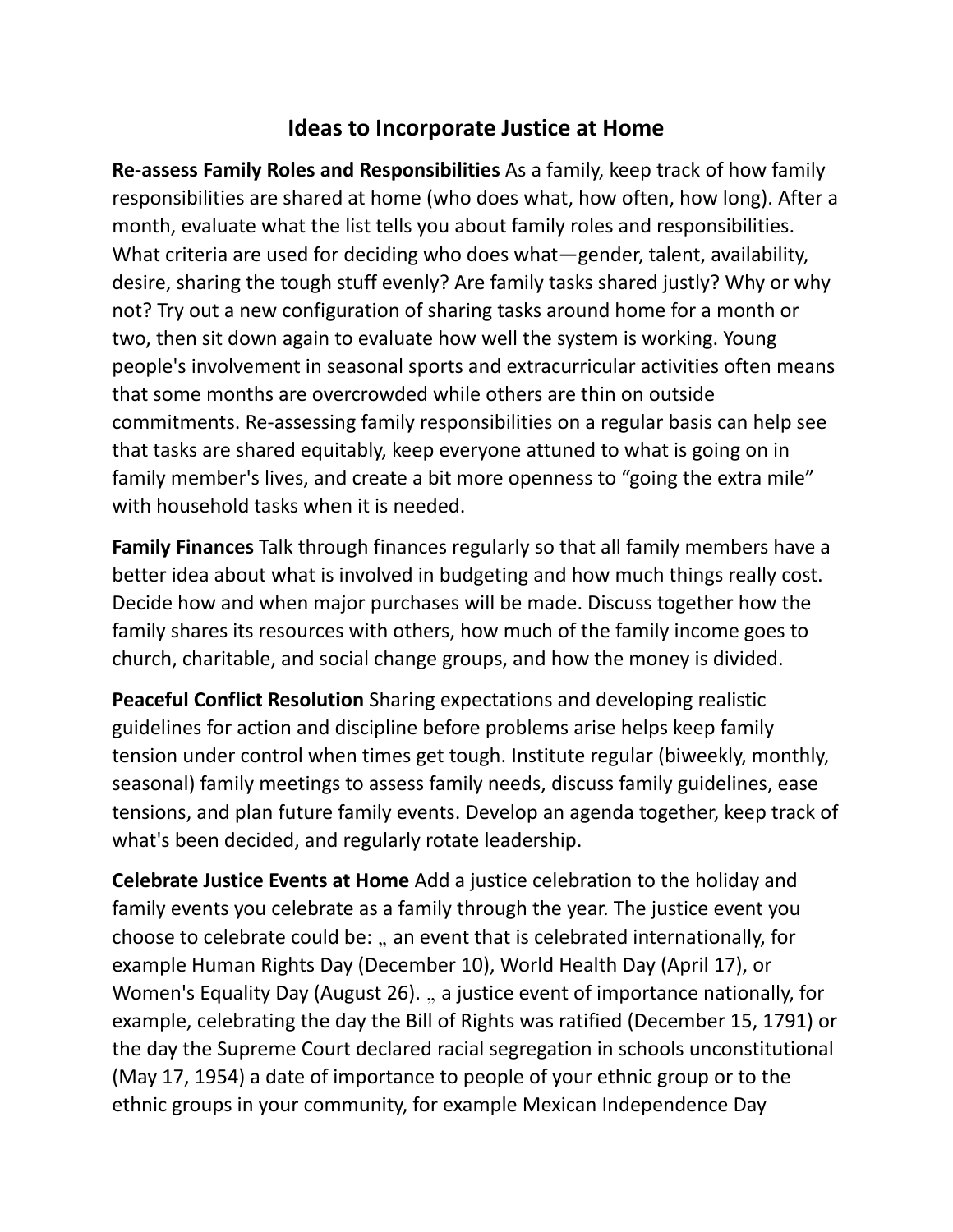(September 16), National Native American Heritage Day (fourth Friday in September), Asian/Pacific American Heritage Month (May), or African Freedom Day (May 25). Choose a church feast day reflecting the cultural diversity of the church or raising justice issues, for example, the feast of St. Francis of Assisi (October 4), the celebration of Our Lady of Guadalupe (December 12), Blessed Kateri Tekakwitha (July 14), or St. Maximilian Kolbe (August 14). .. the birthday anniversary of a justice hero or heroine, Mohandas Gandhi, 1869- 1948 (October 2), Shirley Chisholm, first black woman elected to House of Representatives (November 5), the North American women martyred in El Salvador (December 2), or Susan B. Anthony, 1820-1906 (February 15). Your celebration can be a simple or lavish affair: share the story of the event, enjoy a special meal, plan and celebrate a brief prayer service, design special table decorations.

**Bring Justice into Family Prayer** Incorporate justice in how you pray together as a family. Take turns offering grace before meals. Ask individuals to include three elements in their prayer: a general note of thanksgiving (Thank you God for food, and friends, and family), a specific personal insight or need prompted by the day's experience (thanks, too for the weather), and an element that incorporates a community or global perspective (may this meal strengthen us to continue your work of feeding the hungry or assisting those in \_\_\_\_\_\_\_\_\_\_\_\_\_ who are suffering  $from$   $).$ 

**Discuss Justice Issues in the News and Media** Families do not need to look far beyond the home to find justice issues that impact their lives and the lives of families like themselves throughout the world. Helping family members grow in their understanding of the justice issues they meet in day to day life can be an important first step to ongoing involvement in justice activities. Use the justice issues played out in daily newscasts or newspapers as a springboard for helping family members talk about justice issues and how they might react to similar situations in their own lives. A rash of stories or articles on environmental pollution, racism, homelessness, or world hunger offers parents an opportunity to share the stories or questions they have about the issue. If you are watching the evening news together, ask what your son or daughter thinks about the situation being described. Raise questions about causes, consequences, and the options open to the people involved in the story reported. Move beyond the questions of who, what, and when, to the issues of why and how. Discuss, for example: Why did people respond as they did? What values are at stake in the story? How could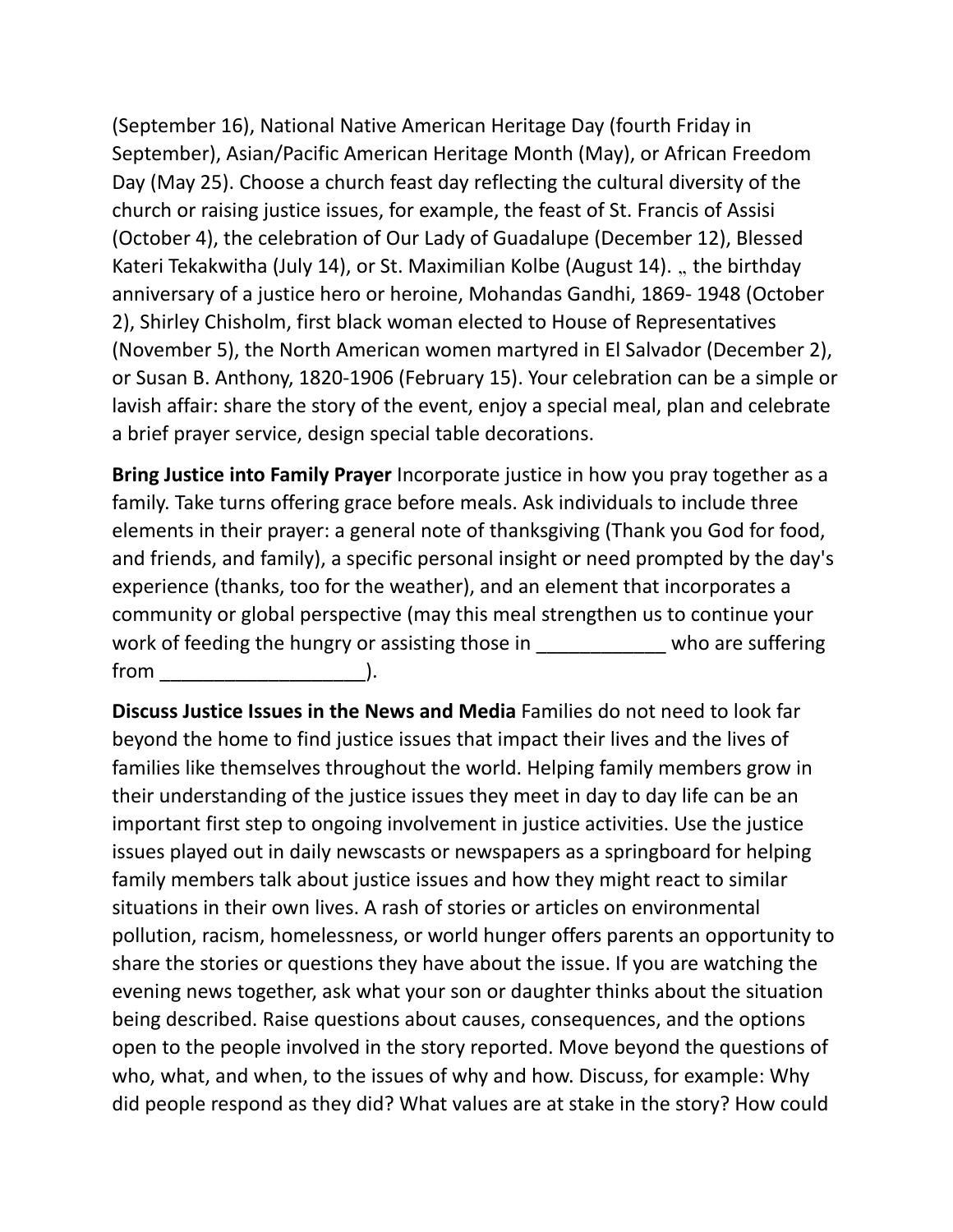things have been handled differently? How might you react in a similar situation? Talk through an issue of local, national, or global injustice from your local newspaper or a news magazine, over a meal or at any other convenient time. Issues that impact "close to home," that is, that directly affect your child, the community she or he lives in, or people of his or her age, offer an easier starting place for family or one-on-one discussion. Let your child know what you think and why, without expecting him or her to mouth exactly the same sentiments. Talking about the issues together with respect for one another's thoughts and opinions is far more important than agreeing on all the details.

**Popular media** (music and movies, television programs and video games) provide abundant examples of justice issues that demand a considered response from Christians. Here, too, the process of dialogue is far more important than the ultimate decision. Children and youth can learn a lot about communication skills and interpersonal relationships from such discussions. They can also learn what Christians think about justice issues and begin to use these learnings in formulating their own views about issues of importance in their lives.

**Justice Issues in Life Experiences and Relationships** As adolescents assume greater responsibility for their personal lives, expand their circle of friends and acquaintances, and take on part-time jobs in the "adult" world, issues of justice that once seemed abstract may become very real. Prejudice, or sexism, or unequal treatment in the work place may, for the first time, be personally experienced or experienced vicariously in the life of a friend. Having parents or other trusted adults around to share stories with, and to help differentiate the "crummy" from the criminal in personal experiences can be a great benefit.

**Eat for a Week on a Food Stamps Budget** Plan your meal menu a week or month in advance as a family, then shop together for the food you need. Keep your meal budget to \$3 per person per day—the financial allotment provided to families that receive U.S. Government food stamps. As you eat your simple meals (and refrain from eating snacks on the side), think about and pray for those for whom this exercise is an ongoing necessity. Let the activity flow naturally into a discussion of the extent and causes of poverty locally and in the country.

**Stewardship and Allowances** Allowances can teach children, even very young ones, a lot about the value of money. In addition to sharing suggestions on how money is wisely spent, offer suggestions on how money can be wisely shared with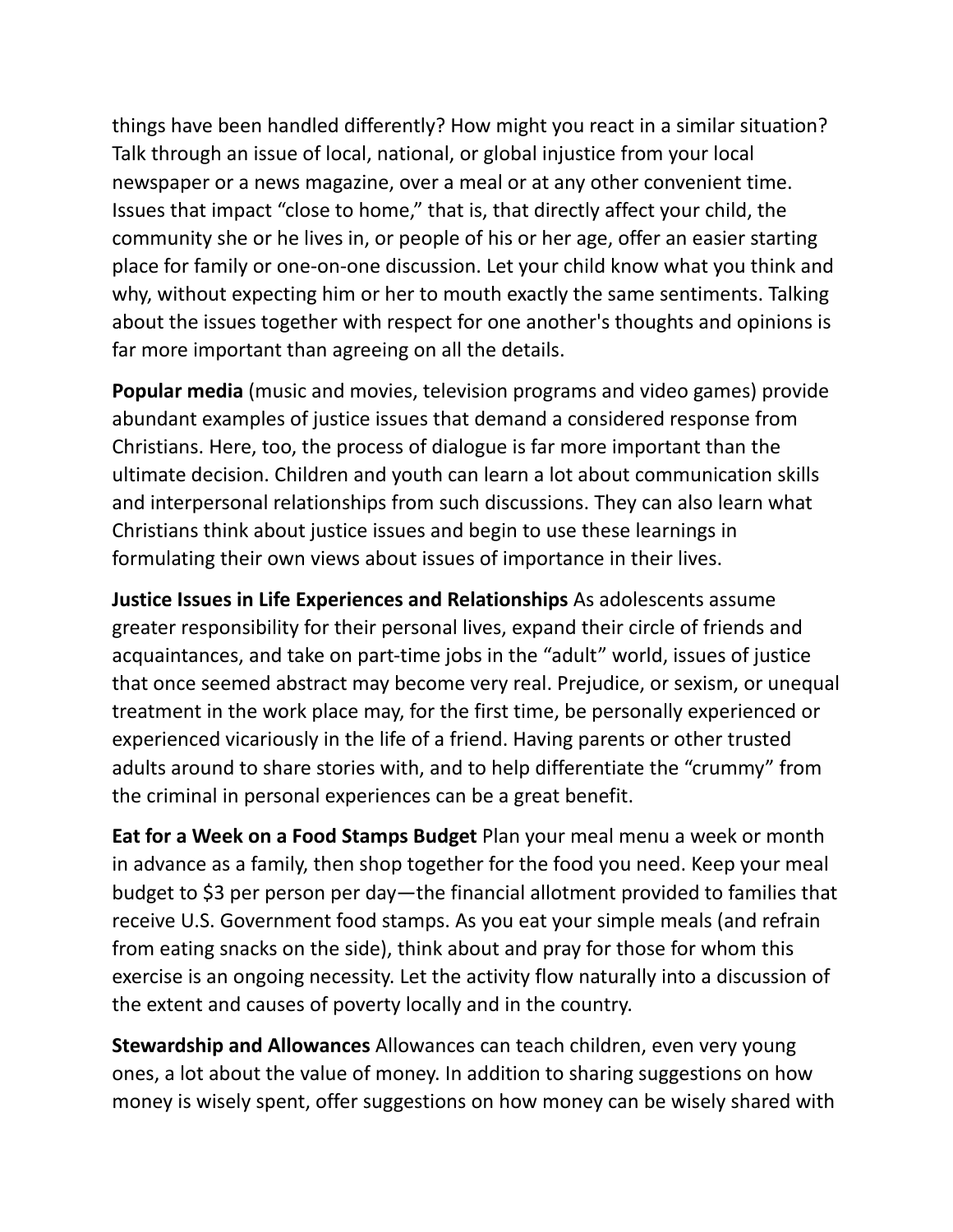others. Even with a small allowance, young children can be encouraged to set aside just a bit for sharing with others.

**Tithing** (recognizing the responsibility to share what God has given to us with others in need) does not need to wait until children have jobs or careers of their own. If it starts young, chances are better that it will continue throughout life. Encourage your child to add a dime or quarter to the check you are sending to your favorite charity. When you are food shopping and picking up items to add to the shelves of your neighborhood food pantry, invite your child to add an inexpensive candy bar or dessert treat that someone his or her age might enjoy and to pay for it from his or her own resources. Talk together about why the money or food is needed and how they will help people in need.

**Operation Rice Bowl** Take part as a family during Lent in Operation Rice Bowl, a program developed by Catholic Relief Services to make Lent a time of prayer, sharing, and learning about how to help those in need around the world. Yearly family packets developed by CRS provide sample prayers, family menus and educational resources to assist families in this venture. Money set aside by family members to help those in need is collected in the Rice Bowl and turned in through parishes to CRS. For information on Operation Rice Bowl: www.orb.crs.org. Alternative Family Vacation Plan an "alternative" family vacation this year.

**Take part as a family in a work camp experience or environmental work project**. For information on work camp experiences check with your diocesan family life, youth ministry, or mission office. Check, too, with missionary groups working in your area or national self-help groups like Habitat for Humanity [\(http://www.habitat.org/intl/na/list.aspx](http://www.habitat.org/intl/na/list.aspx)).

**A Word of Family Concern** Write a joint letter to your state or congressional legislators about an issue of concern to your family. If the letter is about an issue currently on the agenda for legislative consideration, it will carry additional weight. By following the bill's progress through the legal process the entire family will get a better idea of how a bill becomes law and how people can let their voices be heard around on of equality and justice.

**Acts of Boycott/Acts of Support** Issues of environmental concern or economic justice on a national or international level are sometimes hard to get a handle on. They often seem too big to get involved in or too complicated to be able to do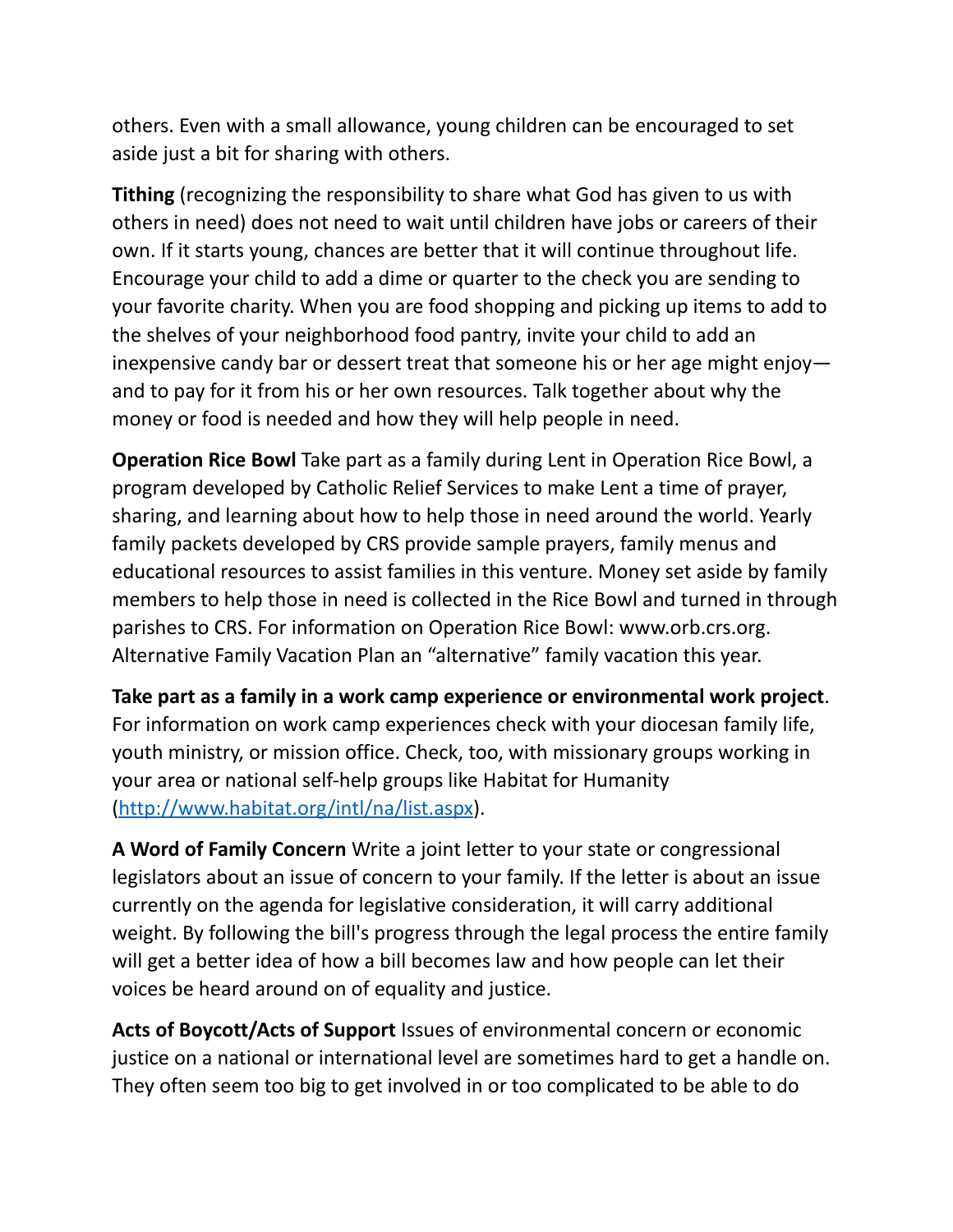anything. Boycotting offers one approach to cutting enormous problems down to individual or family size. If you are concerned about a company's environmental or employment practices, boycott their goods or services. Write a letter to the company as a family, detailing your concerns and the action you are taking. Boycotts in the past have proved very effective as a means of shifting company policies and practices.

**Cast a Vote for Justice** Gather as a family (with adolescents and young adults) prior to local and national elections for a family discussion of election time politics. Try the following process: 1. Rather than open your discussion with a debate on specific issues—which can easily separate people and make dialogue difficult—ask family members to jot down several key values or principles that they think the political system should support or which seem to be at stake in this election. 2. Compare your list of principles with those offered by the U.S. Catholic Bishops in their election year pastoral letters on political responsibility: (www.faithfulcitizenship.org)

**Economic and political decisions** need to be judged on how well they uphold the dignity of the human person. Human dignity is best protected when people's basic human rights are guaranteed. Dignity is realized and rights achieved in relationship with others. Family life must be respected as the primary form of community. Economic policies should protect the rights of workers and uphold the dignity of work. The poor and vulnerable have a special place in Catholic teaching. Responding to the needs of the poor is of utmost concern.

**Loving our neighbor** has global dimensions in the 1990's and demands an outlook of solidarity with all the world's people. 3. Discuss the implications of these six principles for the issues to be decided in the upcoming election. 4. Explore the party platforms and policy statements made by the candidates for office. See how their statements or past voting records compare with the values raised in your discussion. 5. Finally, share how you expect to vote, and why. Listen to one another with an open mind. 6. Bring your political decisions to prayer following your family discussion and throughout the period leading to the election.

**Family Sharing Garden** Plant a garden as a family, neighborhood, or parish group—planting crops that would be helpful to local soup kitchens and food pantries. Share your produce in season. Preserve or can the remaining produce for later use. Do not be afraid to start small—use containers if space is limited or